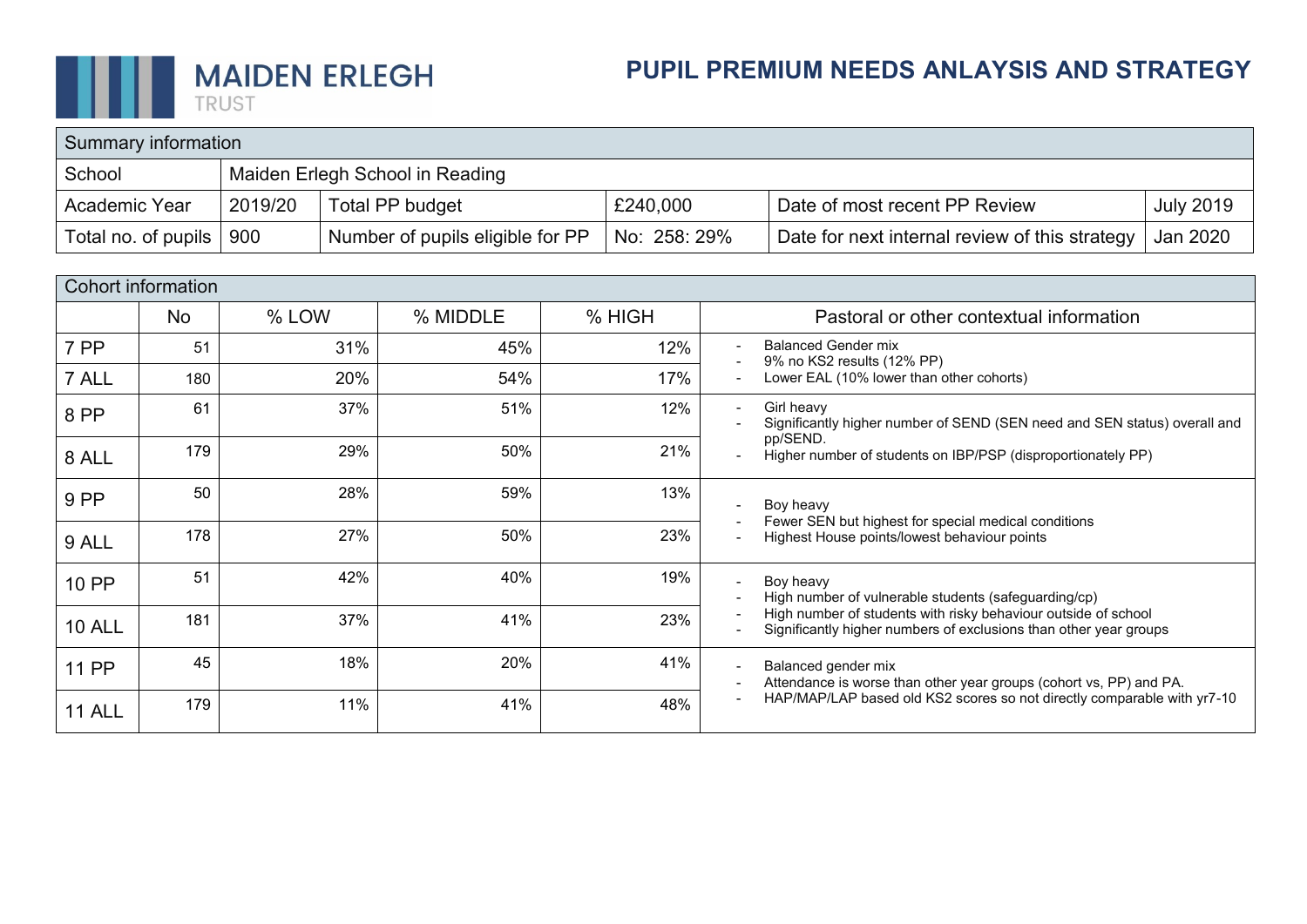| Tracking information |     |           |                            |                     |              |                                                 |                             |  |  |
|----------------------|-----|-----------|----------------------------|---------------------|--------------|-------------------------------------------------|-----------------------------|--|--|
|                      | No. | APS (KS2) | Average 1-9<br>Scale grade | Progress<br>Measure | % Attendance | No. Persistent Absenteeism<br>(<90% attendance) | % Persistent<br>Absenteeism |  |  |
|                      |     |           |                            |                     |              |                                                 |                             |  |  |
| 7 PP                 | 51  | 102.07    |                            |                     |              |                                                 |                             |  |  |
| 7 ALL                | 180 | 104.23    |                            |                     |              |                                                 |                             |  |  |
| Gap                  |     |           |                            |                     |              |                                                 |                             |  |  |
| 8 PP                 | 61  | 100.17    | 1.07                       | $-0.17$             | 94.15        | 11                                              | 18.0%                       |  |  |
| 8 ALL                | 179 | 102.87    | 1.18                       | $-0.18$             | 95.93        | 14                                              | 7.8%                        |  |  |
| Gap                  |     | $-2.70$   | $-0.11$                    | 0.01                | $-1.78$      |                                                 | 10.2%                       |  |  |
| $9$ PP               | 50  | 102.72    | 1.92                       | $-0.36$             | 95.08        | ⇁                                               | 14.0%                       |  |  |
| 9 ALL                | 178 | 104.23    | 2.06                       | $-0.38$             | 96.19        | 12                                              | 6.7%                        |  |  |
| Gap                  |     | $-1.51$   | $-0.14$                    | 0.02                | $-1.11$      |                                                 | 7.3%                        |  |  |
| 10 PP                | 51  | 101.19    | 2.61                       | $-0.79$             | 93.23        | 10                                              | 19.6%                       |  |  |
| <b>10 ALL</b>        | 181 | 102.52    | 2.89                       | $-0.66$             | 96.09        | 15                                              | 8.3%                        |  |  |
| Gap                  |     | $-1.33$   | $-0.28$                    | $-0.13$             | $-2.86$      |                                                 | 11.3%                       |  |  |
| <b>11 PP</b>         | 45  | 27.12     | 3.9                        | $-0.89$             | 92.48        | 9                                               | 20.0%                       |  |  |
| <b>11 ALL</b>        | 179 | 28.25     | 4.32                       | $-0.84$             | 94.84        | 19                                              | 10.6%                       |  |  |
| Gap                  |     | $-1.13$   | $-0.42$                    | $-0.05$             | $-2.36$      |                                                 | 9.4%                        |  |  |

Average 1-9 Scale grade- current attainment using the last reported scale grades

Progress Measure- The average difference between expected scale grades needed to be on track to meet aspirational benchmark and the actual recorded current attainment. A progress measure of -0.3 indicates one fine grade below this suggested flight path,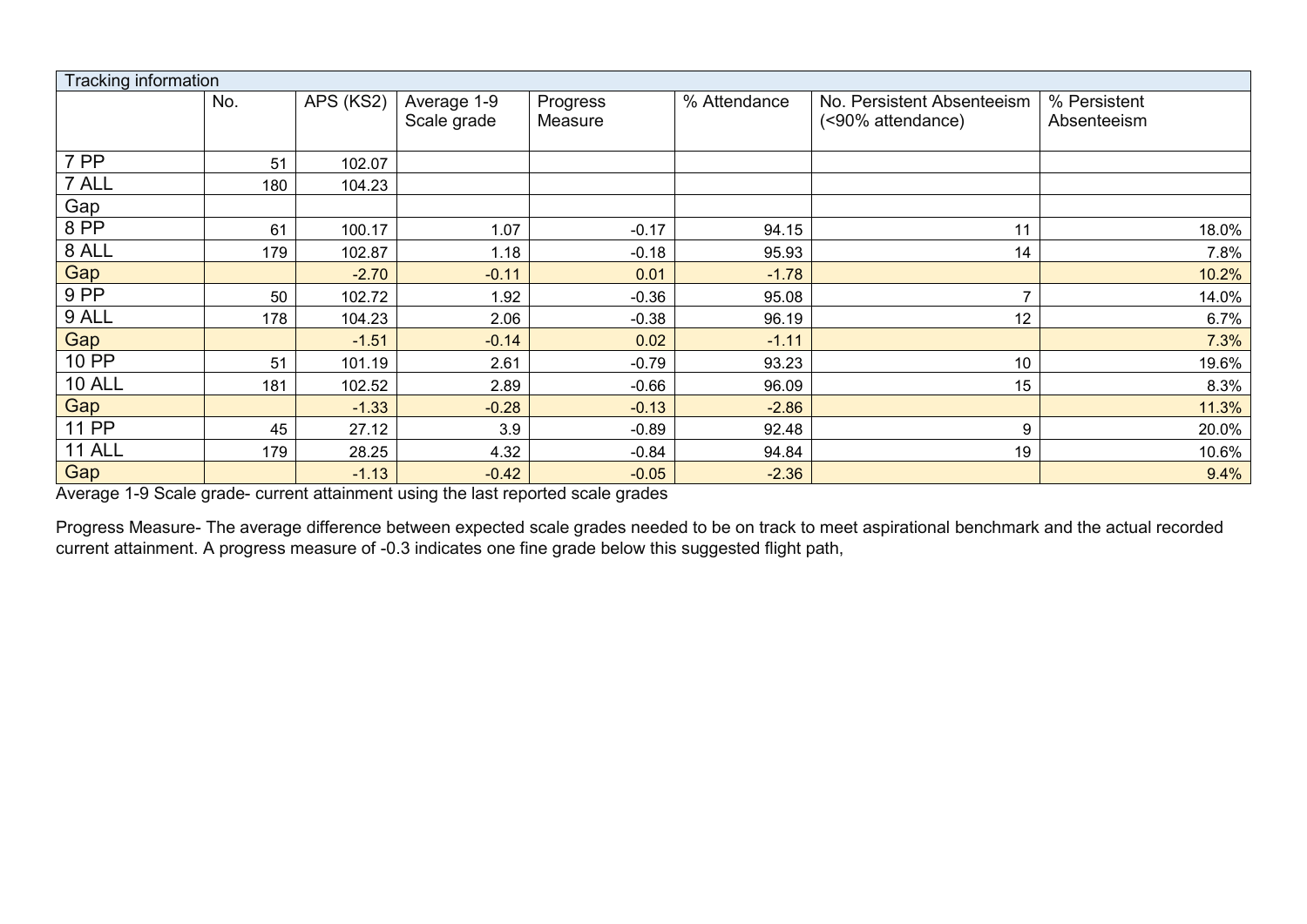|              | Barriers to future attainment (for pupils eligible for PP)                                                                                                                                                                                                                                                                                                                                                                   |
|--------------|------------------------------------------------------------------------------------------------------------------------------------------------------------------------------------------------------------------------------------------------------------------------------------------------------------------------------------------------------------------------------------------------------------------------------|
|              | Academic barriers (issues to be addressed in school, such as poor oral language skills)                                                                                                                                                                                                                                                                                                                                      |
| A            | High proportion of PP students who are EAL 60% of students at the school                                                                                                                                                                                                                                                                                                                                                     |
| $\sf B$      | Pupils arrive with pre-existing gaps in literacy and numeracy as they enter Year 7 and gaps in some areas continue.                                                                                                                                                                                                                                                                                                          |
| $\mathsf{C}$ | Under assessment of true prior ability in KS2 results in lowered expectations in foundation stage. Prior attainment profile is significantly<br>lower for PP students than non-PP. Research suggests KS2 results for many PP students are lower than non-pp for similar ability. There is a risk<br>of gap with true potential continuing to grow and risk of progression flightpaths and targets under-estimating potential |
| $\mathsf D$  | Behaviour for Learning of a small group of PP pupils can have a detrimental effect on their academic progress and that of their peers. %<br>exclusions is higher for PP students than non-PP students                                                                                                                                                                                                                        |
| $\mathsf E$  | Curriculum participation/access: For some PP students lack of resources mean that some students might be unable to afford uniform,<br>equipment to enable them to feel part of the school. Also some students are not able to access extra-curricular and enrichment activities where a<br>parental contribution usually supports these activities-                                                                          |
| F            | Low careers aspirations for many PP students: For many PP students they have not had aspirations lifted concerning post-16 careers and<br>further/higher education opportunities.                                                                                                                                                                                                                                            |
|              | Additional barriers (including issues which also require action outside school, such as low attendance rates)                                                                                                                                                                                                                                                                                                                |
| G            | Attendance: PP attendance lower than non-pp and worsens in KS4. A Significant difference across year groups between PP and non-PP<br>persistent absenteeism                                                                                                                                                                                                                                                                  |
| H            | Wider vulnerability: A number of PP students have complex and challenging home lives including those deemed high risk (e.g. to CSE or<br>Gangs, those subject to local authority plans and Looked after children)                                                                                                                                                                                                            |
|              | Challenging behaviour outside of school: Higher proportion of PP students than non-PP students are at risk of more challenging behaviour<br>outside of school. This can be brought into school.                                                                                                                                                                                                                              |
| J            | Lack of cultural capital for many PP students: means that some students find aspects of the taught curriculum harder to access, not having<br>had the richness of life experience that other students may have had.                                                                                                                                                                                                          |
| K            | Poor home learning environments mean that not all out-of-class work can be/is completed. This leads to a higher proportion of Homework<br>related appointments for DA students                                                                                                                                                                                                                                               |
|              | Parental engagement with the school from some PP families is lower than desired, to ensure parents are able to support their child's<br>education to secure improvements in progress and attainment.                                                                                                                                                                                                                         |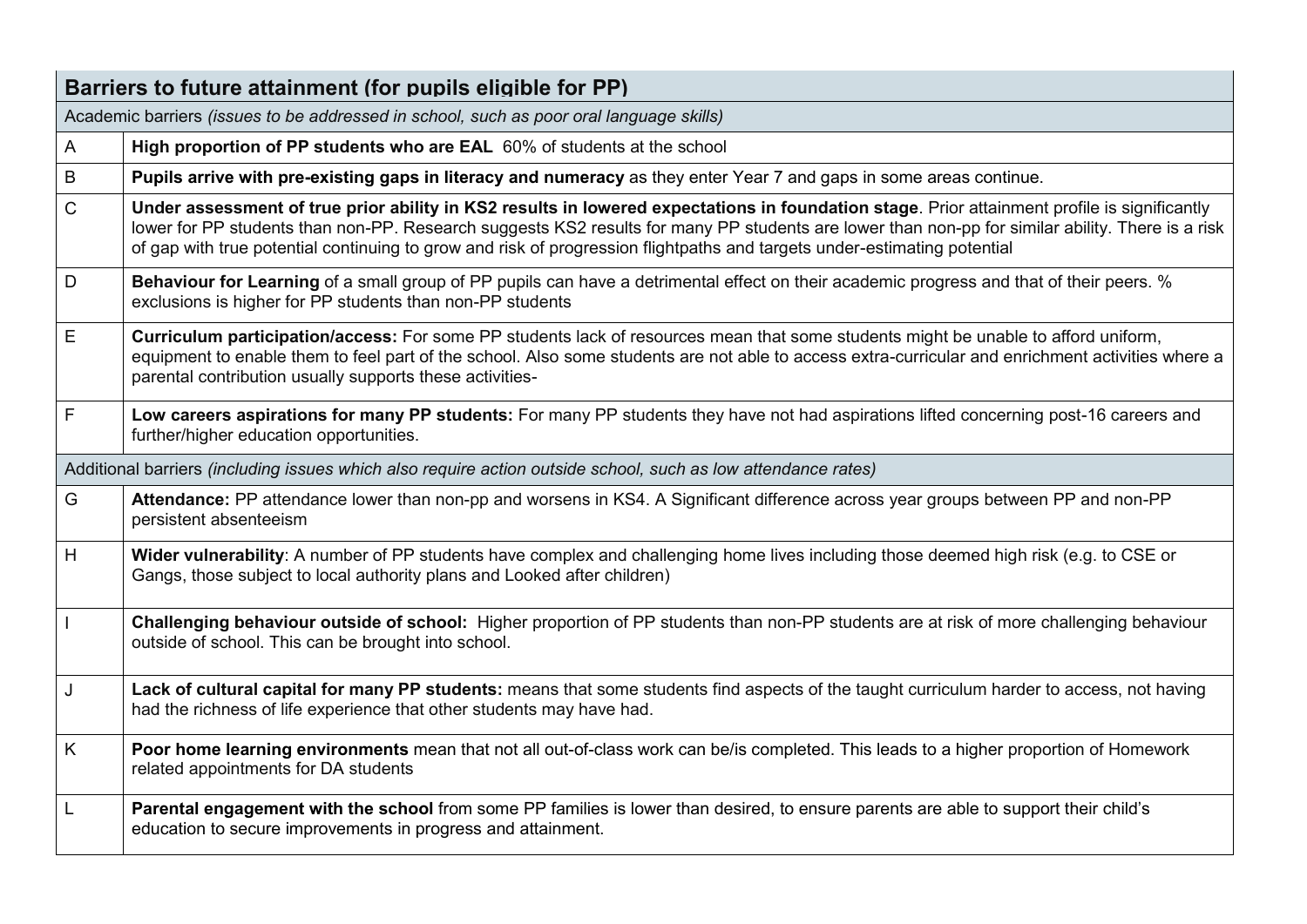| <b>Strategic Plan</b>                                                                                                                                                   |                                                                                                                                                                    |                                                                                 |                                                  |                      |                                 |                     |  |
|-------------------------------------------------------------------------------------------------------------------------------------------------------------------------|--------------------------------------------------------------------------------------------------------------------------------------------------------------------|---------------------------------------------------------------------------------|--------------------------------------------------|----------------------|---------------------------------|---------------------|--|
| <b>Action</b>                                                                                                                                                           | What is the evidence and rationale for this<br>choice?                                                                                                             | <b>KPIs</b>                                                                     | <b>Date</b>                                      | <b>Staff</b><br>lead | <b>Interim</b><br><b>Review</b> | <b>Final Review</b> |  |
|                                                                                                                                                                         | Objective 1 – Close gaps in attainment between PP and non-PP pupils in Yr7 and Yr8 as they emerge. (Barriers B,C)                                                  |                                                                                 |                                                  |                      |                                 |                     |  |
| Curriculum and year<br>group Standards<br>meetings have a focus<br>on PP student progress<br>Outcomes cascade at<br>curriculum team level<br>thus keeping profile high. | Maiden Erlegh Trust Standards process<br>(modelled on PixL) facilitates diagnostic<br>and forensic focus on specific students.<br>Has shown to be highly effective | Gaps in<br>progress<br>across<br>subjects<br>reduce over<br>the year.           | Tren<br>d<br>thro<br>ugh<br>year<br>(July<br>202 | <b>EL</b>            |                                 |                     |  |
| <b>Access and Achievement</b><br>mentor sessions used to<br>work with PP students who<br>are falling behind in multi<br>subjects                                        | EEF identify impact of focussed 1-1<br>sessions (+ 5 months) and small group<br>sessions (+4 months)                                                               |                                                                                 | $\Omega$                                         | <b>BUR</b>           |                                 |                     |  |
| <b>HLTA</b> intervention also<br>used (1-1 and small<br>group)                                                                                                          |                                                                                                                                                                    | Gaps in<br>progress<br>between PP<br>Jul<br>and non-PP                          | 202                                              |                      |                                 |                     |  |
| PP students who are falling<br>behind are prioritised for<br>peer-mentoring/tutoring.                                                                                   | EEF identify impact of focussed peer<br>tutoring sessions (+ 5 months)                                                                                             | are $< 0.1$ in En<br>and Ma                                                     | 0                                                | <b>BUR</b>           |                                 |                     |  |
|                                                                                                                                                                         | Objective 2 - Knowledge and skills gaps in English and Maths for PP students are addressed (Barriers A,B,C)                                                        |                                                                                 |                                                  |                      |                                 |                     |  |
| PP students included within<br>Maths and English AM<br>intervention programmes<br>(Reading hive and Morning<br>maths)                                                   | Sessions enable specific feedback and<br>regular practise to support retention<br>(Sweller)                                                                        | Where there<br>are Reading<br>age deficits<br>for PP<br>students<br>identified, | Jul<br>202<br>0                                  | EN/<br><b>MO</b>     |                                 |                     |  |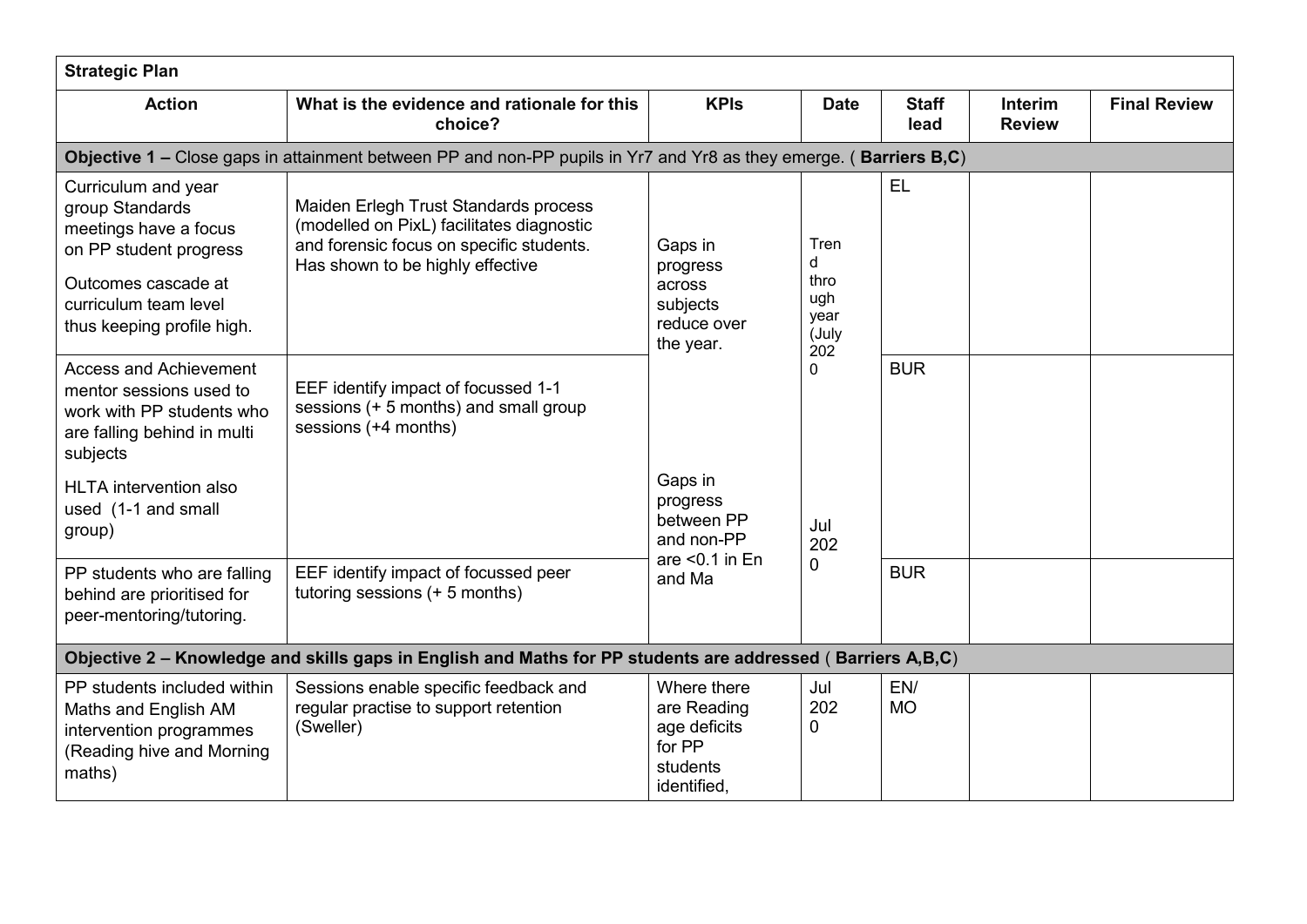| Lexia/Rapidplus/<br>Linguascope software used<br>to address gaps and<br>support PP students who<br>are also EAL/weak literacy                                                                                                | EEF identify impact of individualised<br>teaching and digital learning to be<br>effective (+3/4 months)                               | these reduce.<br>(NAGT<br>figures)<br>PP students<br>use subsidy<br>to purchase<br>reading<br>material of<br>educational<br>value                            |                 | CA         |  |  |                 |    |
|------------------------------------------------------------------------------------------------------------------------------------------------------------------------------------------------------------------------------|---------------------------------------------------------------------------------------------------------------------------------------|--------------------------------------------------------------------------------------------------------------------------------------------------------------|-----------------|------------|--|--|-----------------|----|
| All PP student have<br>subsidised access to<br>reading fayre                                                                                                                                                                 | Communicating value of books to<br>students. Also helps school to develop<br>stock of books through a matching<br>scheme.             |                                                                                                                                                              |                 |            |  |  | Jul<br>202<br>0 | EN |
| Student support mentor<br>deployed to support EAL<br>students (high prevalence<br>PP)                                                                                                                                        | Mentor is TEFL trained and additional<br>sessions to support immersion has<br>proven effective in rapid acquisition                   | positive<br>attainment<br>impact for<br>level 3 EAL<br>on entry                                                                                              | Jul<br>202<br>0 | EN         |  |  |                 |    |
| inclusive ethos (Barriers B,C)                                                                                                                                                                                               | Objective 3 To continue to communicate a clear vision which will raise the profile of disadvantaged students and enhance the school's |                                                                                                                                                              |                 |            |  |  |                 |    |
| PP students flagged in<br>classlists /seating plans.<br>Staff use responsive<br>approaches: priority<br>marking, priority<br>questioning, priority seating<br>approaches as appropriate<br>to address PP<br>underperformance | <b>EEF</b><br>"Good teaching for all pupils has a particular<br>benefit for disadvantaged pupils."<br><b>Quality First teaching.</b>  | Grab-folders<br>and<br>discussion<br>with staff<br>shows<br>evidence of<br>knowledge of<br>PP students<br>in classes.<br>Teachers can<br>articulate<br>their | Oct<br>201<br>9 | <b>BUR</b> |  |  |                 |    |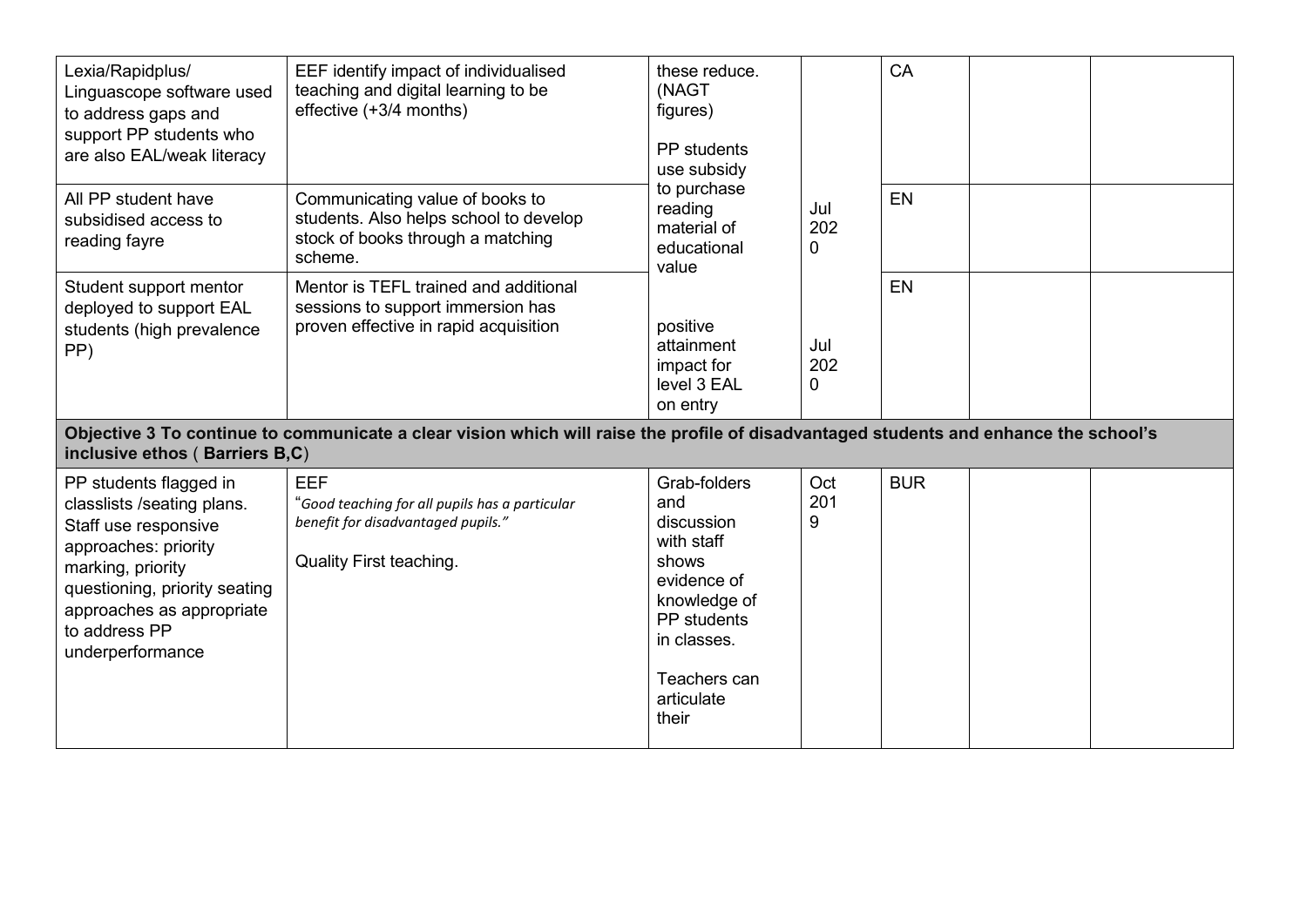| Staff briefings/cpd to<br>continue to reference DA<br>students to reinforce key<br>messages about profile and<br>priority, potential under<br>assessment at prior<br>keystage, potential barriers<br>to learning and strategies to<br>address these. Also that<br>Pupil Premium students are<br>not an homogeneous group | R Montacute - potential for success<br>recommendations                                                                                                                  | approach,<br>evidenced in<br>learning<br>walks (PP<br>focus)<br>Training<br>delivered and<br>outcomes<br>seen in<br>lessons.                                       | Apri<br>202<br>0                                                                  | <b>BUR</b> |  |
|--------------------------------------------------------------------------------------------------------------------------------------------------------------------------------------------------------------------------------------------------------------------------------------------------------------------------|-------------------------------------------------------------------------------------------------------------------------------------------------------------------------|--------------------------------------------------------------------------------------------------------------------------------------------------------------------|-----------------------------------------------------------------------------------|------------|--|
| Additional in-class support<br>prioritised for PP through<br>student in school<br>programme                                                                                                                                                                                                                              | EEF identify impact of focussed 1-1<br>sessions (+5)                                                                                                                    | QA shows<br>that PP<br>students have<br>appropriate<br>provision for<br>prior ability<br>(esp. HAP)                                                                | Oct<br>201<br>9                                                                   |            |  |
|                                                                                                                                                                                                                                                                                                                          | Objective 4 - Ensure that attendance gaps between PP students and non-pp students (especially persistent absence) closes (Barriers E,G)                                 |                                                                                                                                                                    |                                                                                   |            |  |
| Attendance Officer has<br>a particular focus on PP<br>attendance:<br>Calling families of<br>identified PP<br>students (in addition<br>to FDC text<br>messages)<br><b>Prioritising mentoring</b><br>relationships with PP<br>students where poor<br>attendance is a<br>factor<br>Meetings with<br>parents of PP where     | Lepkowska: principles of PP success<br>cites attendance as one of seven key<br>building blocks.<br>EEF identify impact of effective parental<br>engagement (+ 3 months) | PA rates for pupil<br>premium students<br>reduce cf<br>2018/19<br>Attendance and<br>punctuality<br>figures for PP<br>students improve<br>and trend is<br>positive. | <b>Trends</b><br>improve<br>termly<br>and<br>across<br>the year<br>(July<br>2020) | <b>BUR</b> |  |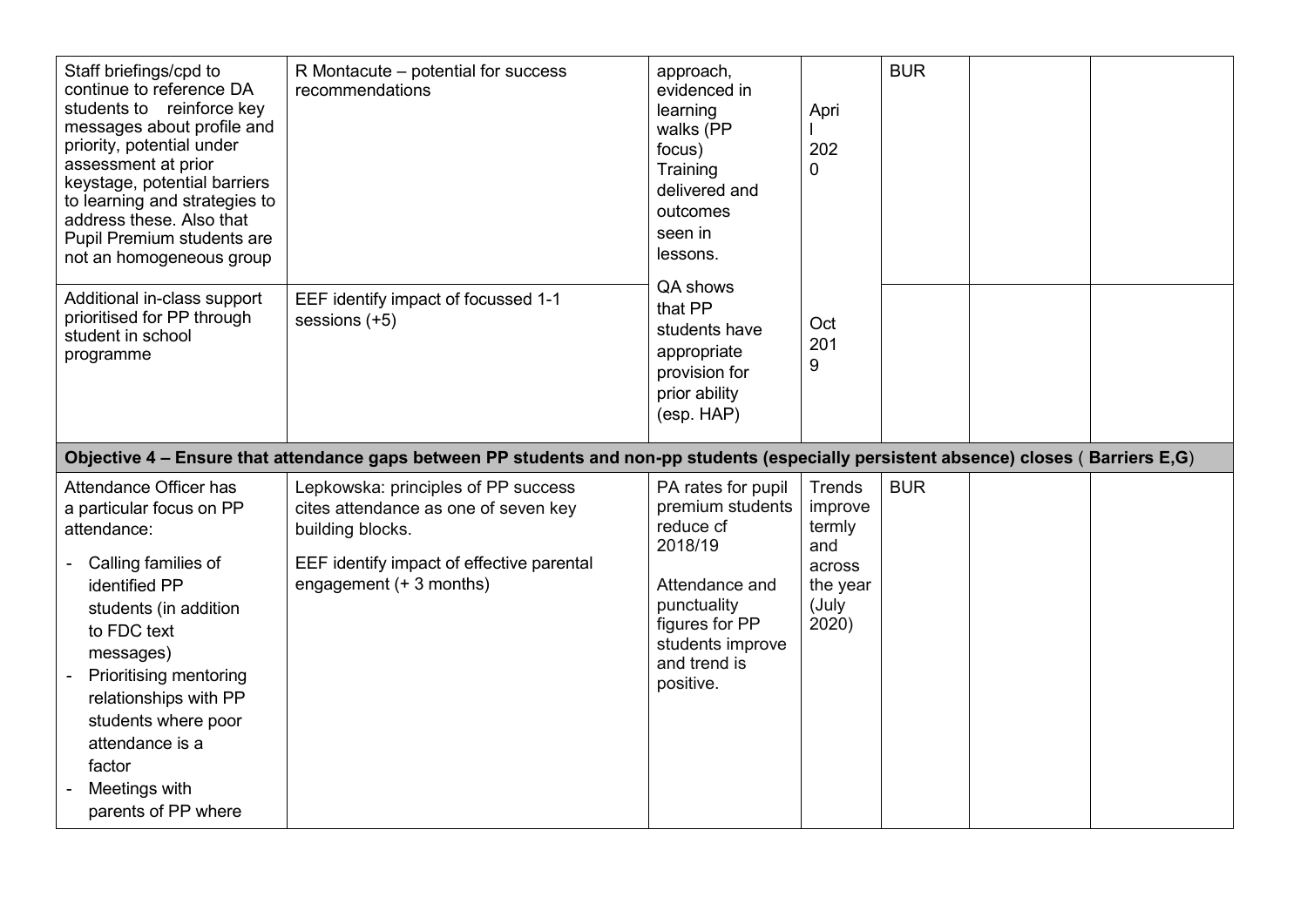| attendance is an<br>issue.<br>Exploring how any<br>barriers to<br>attendance might be<br>addressed<br>Liaising with EWS<br>and proactive<br>Deploying EWO at<br>agreed trigger points<br>to support PP<br>families<br>Access and achievement<br>and Pastoral & family |                                                                                                                                                                                      |                                                                                                  |                          | <b>BUR</b> |  |
|-----------------------------------------------------------------------------------------------------------------------------------------------------------------------------------------------------------------------------------------------------------------------|--------------------------------------------------------------------------------------------------------------------------------------------------------------------------------------|--------------------------------------------------------------------------------------------------|--------------------------|------------|--|
| support worker to have a<br>focus on engagement with<br>PP families where<br>attendance/PA is an issue                                                                                                                                                                |                                                                                                                                                                                      |                                                                                                  |                          |            |  |
|                                                                                                                                                                                                                                                                       | Objective 5 – Ensure that all PP students and families have access to clear, aspirational careers and destinations advice (Barriers F, L)                                            |                                                                                                  |                          |            |  |
| All students to have work<br>experience opportunity                                                                                                                                                                                                                   | Experiences of the workplace to give focus<br>and purpose to school work. Drive aspiration                                                                                           | All PP students in<br>yr10 participate in                                                        | June<br>2020             | <b>HD</b>  |  |
| Progression agreement with<br>Reading college                                                                                                                                                                                                                         | Reciprocal agreement with college<br>guarantees a place for all students who wish<br>to take a place at college. Access given to<br>the college to potential students                | work experience<br>week<br><b>Predicted NEETS</b><br>at 10% by Easter<br>2020<br>0% by July 2020 | July<br>2020             | <b>HD</b>  |  |
|                                                                                                                                                                                                                                                                       | Objective 6 - Ensure that PP students have full access to appropriate curriculum opportunities (including enrichment) (Barriers E, G)                                                |                                                                                                  |                          |            |  |
| Personal budgets (£150)<br>can be used to ensure that<br>students do not face access<br>barriers to school (e.g.<br>Uniform)                                                                                                                                          | Supports sense of belonging and easy<br>access to school life. Students are then able<br>to flourish. Personal budgets give agency to<br>families and encourage dialogue about wider | Analysis shows<br>that personal<br>budgets are                                                   | Mid yr.<br>Review<br>and | <b>BUR</b> |  |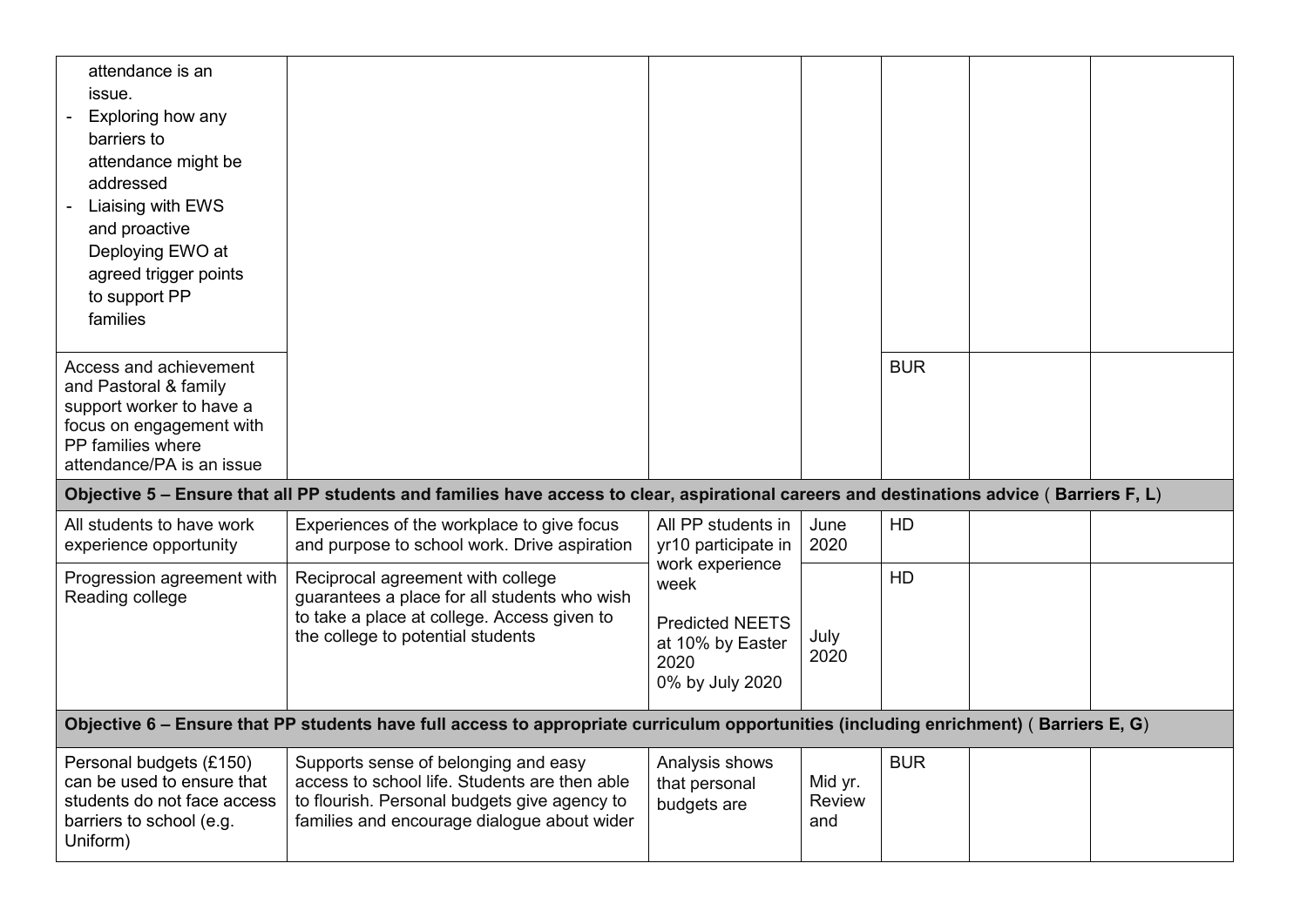|                                                                                                                                                                            | needs (including academic) and how the<br>school can support                                                                                                                                                               | appropriately<br>focussed.                                                                                            | July<br>2020                                                |                  |               |  |  |  |  |
|----------------------------------------------------------------------------------------------------------------------------------------------------------------------------|----------------------------------------------------------------------------------------------------------------------------------------------------------------------------------------------------------------------------|-----------------------------------------------------------------------------------------------------------------------|-------------------------------------------------------------|------------------|---------------|--|--|--|--|
| <b>Equipment and resources</b><br>provided in a number of<br>subjects to remove any<br>barrier of accessing subject<br>(e.g. food tech resources,<br>Maths equipment etc.) | Ensure full access to PP students to fully<br>experience the curriculum                                                                                                                                                    | AP reports show<br>positive<br>achievement. AP<br>for identified<br>students has no                                   |                                                             | <b>BUR</b>       |               |  |  |  |  |
| Some identified PP<br>students have AP<br>opportunities to ensure they<br>have the right curriculum<br>offer.                                                              | Some PP students will benefit for alternative<br>provision - lays beyond mainstream<br>curriculum.<br>Achievement in AP also has a positive impact<br>re-engagement across all subjects                                    | detriment on their<br>other courses.                                                                                  |                                                             | July<br>2020     | <b>BUR/CA</b> |  |  |  |  |
|                                                                                                                                                                            | Objective 7 - Enhance opportunities for PP students to build cultural capital (Barriers E, J)                                                                                                                              |                                                                                                                       |                                                             |                  |               |  |  |  |  |
| Personal budget money can<br>be used to support access<br>to school trips, extra-<br>curricular activity                                                                   | Hattie's Visible learning analysis suggests:<br>enrichment programmes +0.53 extra-<br>curricular +0.26<br>R Montacute - potential for success<br>recommendations                                                           | <b>PP Students</b><br>engage with trip,<br>extra-curricular<br>and other forms<br>of enrichment<br>proportionally (or | Interim<br>review<br>and<br>then<br>confirm<br>July<br>2020 | <b>BUR</b>       |               |  |  |  |  |
| Tirabad guarantee offers<br>PP students the opportunity<br>to attend Tirabad outdoor<br>activity centre                                                                    | EEF-studies of adventure learning<br>interventions consistently show positive<br>benefits on academic learning. There is also<br>evidence of an impact on non-cognitive<br>outcomes such as self-confidence (+4<br>months) | better)<br>PP students<br>attend Tirabad at<br>least in proportion<br>with cohort as a<br>whole                       | Easter<br>2020                                              | Enrich<br>co-ord |               |  |  |  |  |
|                                                                                                                                                                            | Objective 8 - Improve our support students with more challenging behaviour (Barriers D,H, I)                                                                                                                               |                                                                                                                       |                                                             |                  |               |  |  |  |  |
| Timely and effective<br>intervention from inclusion<br>mentors and pastoral team<br>where PP student's conduct                                                             | EEF identify impact of behaviour intervention<br>$(+3$ months)                                                                                                                                                             | Exclusion rate for<br>PP overall<br>reduces cf<br>2018/19                                                             | <b>SEF</b><br>reviews<br>of<br>behavio                      | <b>HD/BUR</b>    |               |  |  |  |  |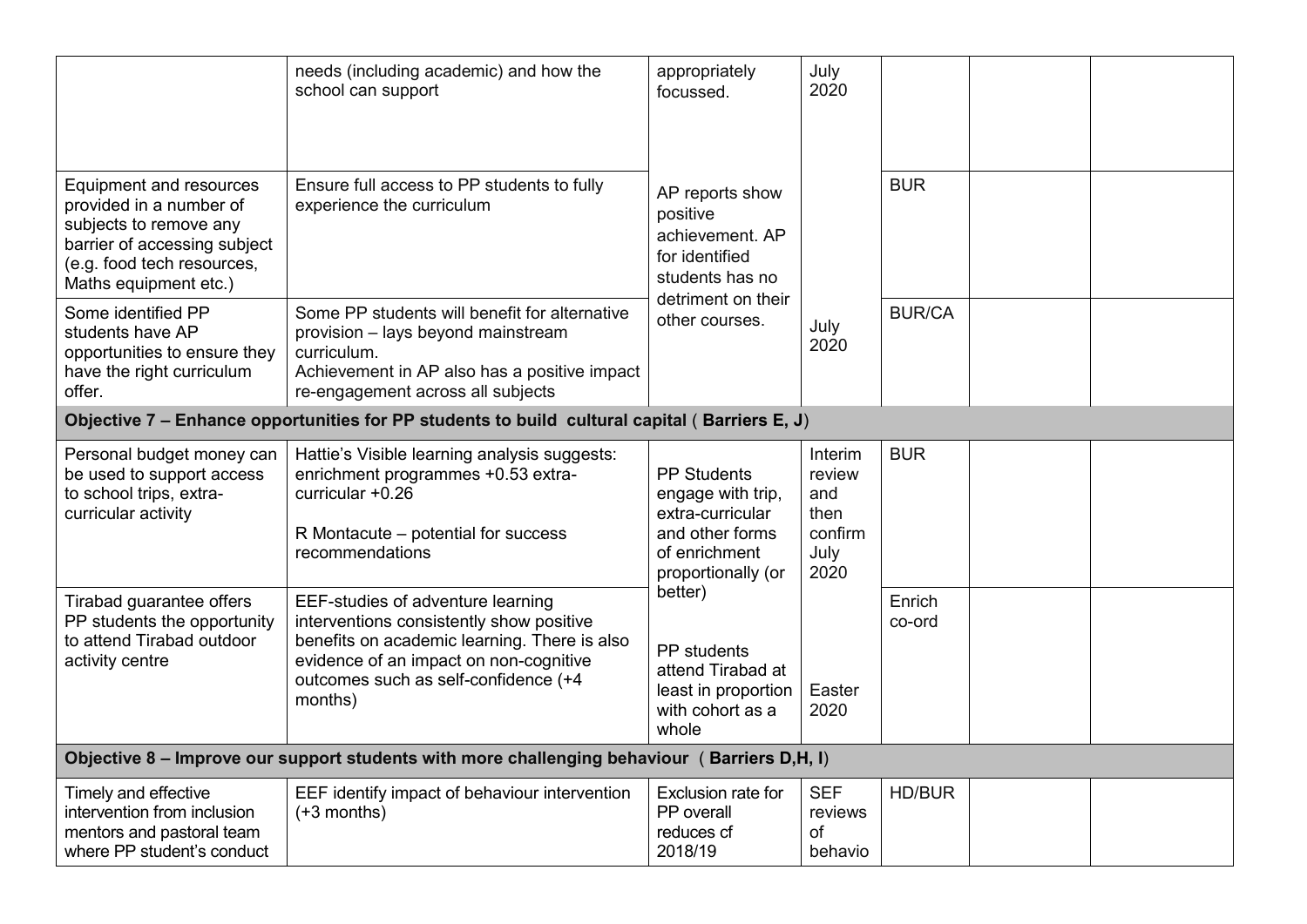| deteriorates in order to<br>identify appropriate support.<br>Continue to develop<br>"Therapeutic thinking<br>schools" approach. Whole<br>staff training and<br>consideration of wider<br>context of presenting<br>behaviours and therapeutic<br>responses. Also developing<br>support and response<br>systems (e.g. supported<br>study) | https://www.phf.org.uk/wp-<br>content/uploads/2014/10/theraputicearlyinterv<br>entions.pdf                                                        | Gap between PP<br>rate of exclusion<br>and non PP rate<br>reduces     | ur<br>figures |            |  |
|-----------------------------------------------------------------------------------------------------------------------------------------------------------------------------------------------------------------------------------------------------------------------------------------------------------------------------------------|---------------------------------------------------------------------------------------------------------------------------------------------------|-----------------------------------------------------------------------|---------------|------------|--|
| Commission appropriate<br>external support to provide<br>those PP students with the<br>most complex behaviour,<br>appropriate support to<br>enable them to access<br>learning and achieve                                                                                                                                               |                                                                                                                                                   |                                                                       |               |            |  |
|                                                                                                                                                                                                                                                                                                                                         | Objective 9-make wraparound provision to support access, attendance and achievement (Barriers E, K, L)                                            |                                                                       |               |            |  |
| Afterschool Homework club<br>is resourced five day a<br>week for 1 hour                                                                                                                                                                                                                                                                 | Homework can be difficult for some PP<br>students to complete (lack of space or<br>facilities). Additionally Homework club offers<br>support      | High proportion of<br>attendance/usage<br>from students<br>who are PP | July          | <b>BUR</b> |  |
| Breakfast club is provided.<br>(termly fee can be funded<br>from personal budgets)                                                                                                                                                                                                                                                      | To avoid some students starting the day<br>hungry - has had a positive impact on<br>learning and behaviour for those attending<br>(PP majority)   | (attendance lists)                                                    | 2020          |            |  |
|                                                                                                                                                                                                                                                                                                                                         | Objective 10 To cater for the emotional wider needs of PP students, so that they are able to fully engage with their education (Barriers D,E,H,L) |                                                                       |               |            |  |
| Timely and effective<br>intervention from Inclusion<br>team (including ELSA)                                                                                                                                                                                                                                                            | EEF identify impact of social and emotional<br>learning (+4 months)                                                                               | Mentoring<br>records evidence<br>PP student<br>engagement             |               | <b>BUR</b> |  |